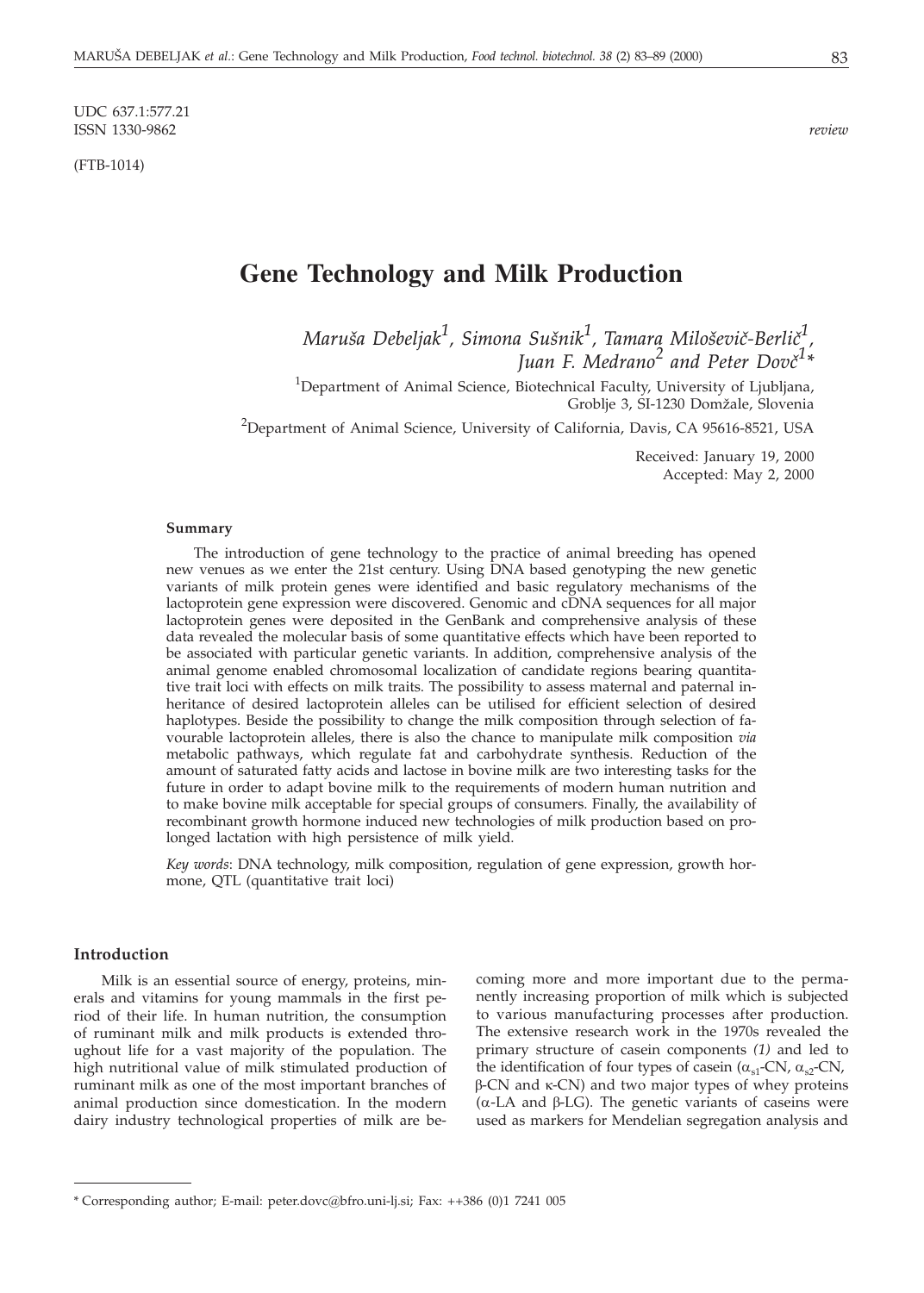revealed tight linkage between three casein loci in a postulated relative gene order α<sub>s1</sub>-CN-β-CN-κ-CN *(2)*. Numerous genetic variants were identified for all lactoprotein loci *(3)* and their influence on milk composition and technological behaviour of milk was demonstrated *(4,5)*. Lactoprotein variants have impact on quantitative *(6,7)* and qualitative milk traits *(8,9)*. The distribution of genetic variants among cattle breeds varies considerably *(10,11)* and despite some controversial results *(12)* lactoprotein haplotypes were considered as an additional selection criterion *(13)*. Introduction of molecular methods to practical animal breeding enabled direct genotyping of lactoprotein loci in both sexes and made selection for desired haplotypes possible. Genetics and biotechnology offered enormous potential for increasing the productivity and improving the quality of milk.

## **Molecular Characterisation of Lactoprotein Genes**

In the 1980s, as the cDNA- and genomic sequences for major bovine lactoproteins became available *(14–18)*, the new era of DNA based typing of lactoprotein loci began. Previously described lactoprotein variants were first identified by RFLP analysis using DNA/DNA hybridisation *(19)*. The introduction of PCR enabled amplification of polymorphic fragments of the coding region followed by RFLP analysis *(20)*. More recently, application of allele specific primers and allele discrimination by primer length combined with automated detection of fragments with a DNA sequencing instrument has become a useful tool for genotyping of lactoprotein loci *(21)*. In some cases silent mutations, which could not be detected at the protein level, were used for discrimination of already known alleles: in the  $\kappa$ -CN B gene one *Pst*I restriction site is abolished due to a point mutation at the third position of the codon for amino acid 168 *(22)*. Application of DNA technology also enabled molecular characterisation of two new  $\kappa$ -CN variants ( $\kappa$ -CN F and  $\kappa$ -CN G) which were previously characterised only by their electrophoretic mobility *(23)*. Direct sequencing of PCR products made possible the identification of appropriate restriction sites for discrimination between -CN alleles A, B and E *(24)*. Application of polymerase chain reaction-single strand conformation polymorphism (PCR-SSCP) enabled fast and cost effective identification of four  $\kappa$ -CN alleles A, B, C and E (25) and identification of a rare bovine  $\alpha_{s1}$ -CN allele D (26). An interesting modification of PCR, based on amplification created restriction site (ACRS), has been developed for identification of a rare bovine β-LG variant I using *SmaI (27)*. In addition to the polymorphisms in the coding region, extended molecular analysis revealed also a polymorphic microsatellite in the third intron of the  $\kappa$ -CN gene, related to the previously described protein variants. This example proved that evolution of the polymorphism in the non-coding region was not independent from the evolution of polymorphisms at the DNA and protein level *(28)*. A new genetic variant at the  $\alpha_{s1}$ -CN locus ( $\alpha_{s1}$ -CN G) is characterised by an insertion of 371 bp relict of a long interspersed element (LINE) into the last noncoding exon (19th). Milk from heterozy-

gous carriers of the  $\alpha_{s1}$ -CN G allele contains about 6 % less true protein and total casein and has a lower casein number compared to control animals. The lower amount of  $\alpha_{s1}$ -CN in milk obtained from heterozygous animals can be explained by a reduced mRNA stability of the  $\alpha_{s1}$ -CN G allele (29).

## *Occurrence of lactoprotein pseudogenes*

In addition to the transcriptional active copies of  $\alpha$ -LA and β-LG genes, a second inactive copy of both genes is present in the bovine genome. From a bovine genomic library a fragment beginning downstream of exon 2 and ending in the 3'-untranslated region of exon 4 of the bovine  $\alpha$ -LA gene was isolated. This fragment showed 78% DNA sequence similarity with the  $\alpha$ -LA gene and was flanked by two directly repeated LINE sequences *(30)*. Similarly, the 4.8 kb fragment representing bovine β-LG pseudogene was found 14 kb apart from the β-LG gene (31). The introns I–V are extremely divergent but exons I–V show sequence similarity in the range of 60–87 %. However, the sequence similarity with the  $\beta$ -LG gene in the last two exons (VI and VII) together with the last intron is about 92 %. It has been suggested that this is the result of a recent gene conversion event involving conversion of the pseudogene by the authentic β-LG gene (31). β-LG pseudogenes have also been identified in goat and sheep *(32)*.

### *Exon skipping*

Bovine  $\alpha_{s1}$ -CN A is characterized by the deletion of the amino acid residues 14 to 26 of the mature protein. Comparison of the mRNA- and genomic DNA sequences of the  $\alpha_{s1}$ -CN A revealed exon 4 skipping as the molecular basis for observed polymorphism *(33)* rather than deletion of the exon 4 sequence from the genomic DNA. Exon skipping is related to the allele specific mutation at position +6 in the splice donor site distal to exon 4. Partial skipping of exon 16 in the bovine  $\alpha_{s1}$ -CN is also caused by a nucleotide substitution within the donor splice site  $(34)$ . Differential splicing of  $\alpha_{s1}$ -CN pre-mRNA in goat causes occurrence of multiple forms of mature caprine  $\alpha_{s1}$ -CN. Analysis of the  $\alpha_{s1}$ -CN mRNA species demonstrated that shorter forms of the protein originate from alternative skipping of exons 13 and 16 and from the presence of the criptic splice site within the exon 11. Since these splicing abnormalities are present in alleles A, B and C, it has been suggested that alternative exon splicing is a general feature of caprine  $\alpha_{s1}$ -CN *(35)*.

#### *Organisation of the bovine casein gene cluster*

Based on traditional linkage analysis clustering and relative gene order of four casein loci,  $\alpha_{s1}$ -CN- $\beta$ -CN- $\alpha_{s2}$ --CN--CN was proposed *(36)*. *In situ* hybridisation studies revealed localisation of the casein gene cluster on bovine chromosome 6 *(37)*. Molecular proof of linkage and gene order was provided using long-range restriction analysis of the casein gene cluster *(38,39)*. Close linkage among casein gene loci is an important fact, which has to be considered in selection for favourable casein alleles. Pulse-field gel electrophoresis analysis showed that the length of the entire casein gene cluster is about 250 kb. The transcriptional orientation of the  $\beta$ -CN gene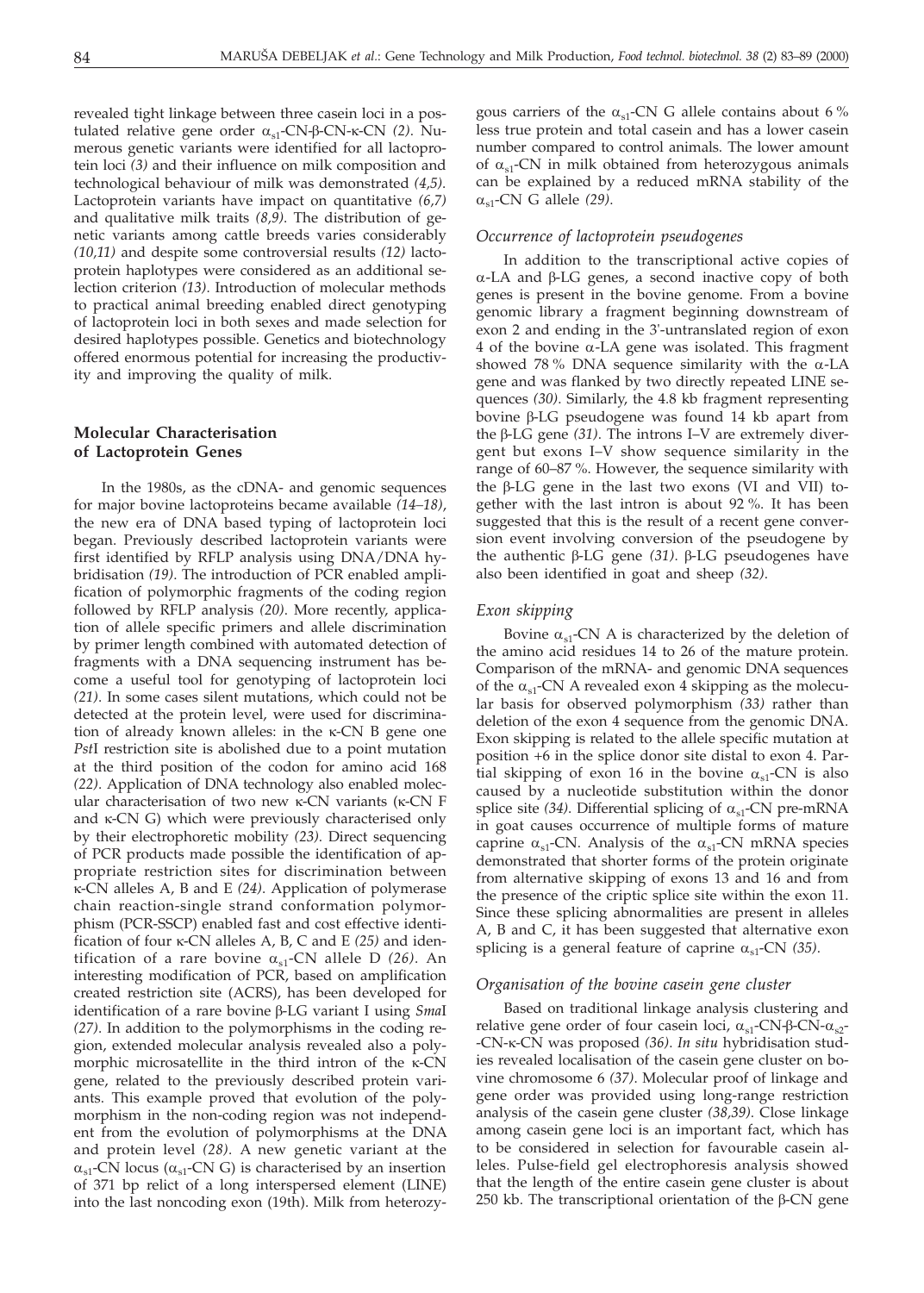is opposite to the orientation of the other three genes in the cluster *(40)*. From the evolutionary point of view the three related calcium sensitive casein genes  $(\alpha_{s1}$ -CN- $\beta$ - $-CN-\alpha_{s2}-CN$ ) arose from a common ancestral sequence through intra- and intergenic duplication and exon shuffling. They also share regulatory motifs in the proximal 5'-flanking region *(41)*. The last gene in the casein cluster ( $\kappa$ -CN) is not evolutionary related to the other casein genes, although it follows a similar expression pattern and its protein product is essential for micelle formation and stability *(18)*. However, the regulation of transcription of the bovine  $\kappa$ -CN gene might differ from transcriptional regulation of the other casein loci considerably.

## **Regulation of Lactoprotein Gene Expression**

High level of tissue specific expression stimulated study of lactoprotein gene promoters. In addition to the binding sites for ubiquitous transcription factors (Oct-1, NF1, AP-2, YY1) binding sites for mammary gland specific transcription factor (mammary gland factor, MGF) were found in the promoter regions of the milk protein genes. MGF was identified as a mediator of prolactin response and belongs to the Stat (signal transducer and activator of transcription) family of transcription factors (Stat5) *(42)*. In the mammary epithelial cells Stat5 is present in two closely related variants, Stat5a and Stat5b, which are encoded by two distinct genes *(43)*. Putative binding sites for MGF were found in all proximal promoters of the lactoprotein genes. In order to elucidate the regulatory role of chromatin structure the DNase I hypersensitive sites were located in the region of  $\beta\text{-LG}$ gene *(44)*. The effect of methylation was studied at the 5' end of the  $\alpha_{s1}$ -CN gene where hypomethylation at two *Hpa*II sites was observed *(45)*.

Association of different genetic variants with quantitative differences in expression stimulated detailed studies of allele specific polymorphisms in the promoter region of lactoprotein genes. Allelic variants of  $\kappa$ -CN and  $\beta$ -LG have the biggest effect on milk composition and technological properties of milk. In the proximal promoter region of the  $\beta$ -LG gene from different breeds, 14 polymorphic sites were identified *(46)* but only twelve are allele specific and five of them are situated within the potential transcription factor binding sites *(47)*. Mobility shift assay and DNaseI footprinting confirmed differential binding affinity of both promoters for activator protein 2 (AP-2), probably due to an allele specific mutation within the binding site for AP-2. Based on these results, we proposed a modulator role of AP-2 in differential allelic expression of bovine  $\beta$ -LG gene. In a subsequent cell experiment it has been shown that two promoter variants also differ in the expression of the reporter gene *(48).* However, quantitative effect could not be restored after introduction of reciprocal mutations in the AP-2 binding site.

Sequence analysis of the  $\kappa$ -CN gene promoter of 13 animals from seven breeds revealed 15 polymorphisms within the proximal promoter region *(49)*. The functionality of the MGF binding site within the proximal promoter has been confirmed *in vitro (50)*. However, the de-

tailed analysis of allele specific differences within 1 kb of the proximal promoter region in the Holstein-Friesian breed showed no allele specific polymorphisms between -CN variants A, B and E *(51)*. In order to find molecular background for differential allelic expression of the -CN gene, which has been reported at the protein level  $(52)$ , the additional 1 kb of the  $\kappa$ -CN promoter was sequenced. Although one allele specific polymorphism was found, it was not within a potential transcription factor binding site. Relative positions of putative transcription factor binding sites in the  $\kappa$ -CN promoter are shown in Fig. 1. Further experiments were focused on quantification of allele specific  $\kappa$ -CN mRNA in lactating mammary gland. Direct sequencing of RT-PCR and quantification of heterozygous bands were performed revealing similar A:B ratio (47:53) at the mRNA level as previously reported at the protein level (Fig. 2). Our current results allow the assumption that differential allelic expression of the  $\kappa$ -CN gene may rather be a consequence of differences in mRNA stability than differential transcription rate.

#### *Transgenic animals and lactoprotein gene expression*

*In vitro* expression systems allow analysis of regulatory mechanisms and study of the lactoprotein gene expression under simplified and standardised conditions *(53)*. However, the study of complex spatial and temporal expression patterns of lactoprotein genes in a hormone dependent manner requires the application of experimental animals. The possibility of modifying the animal genome in order to study regulatory mechanisms of lactoprotein expression make transgenic animals a very suitable tool for expression studies. Different combinations of promoters and coding regions for lactoproteins have been tested in numerous experiments. The bovine  $\alpha_{s1}$ -CN and  $\beta$ -CN genes were successfully expressed in transgenic mice but  $\alpha_{s2}$ -CN and -CN genes failed to express detectable amounts of proteins *(40)*. A number of experiments which failed to express the  $\kappa$ -CN gene under transcriptional control of the endogenous promoter suggest the presence of the cis- -acting regulatory element, which might be a part of the locus control region (LCR), required for  $\kappa$ -CN expression. However, the rabbit  $\kappa$ -CN gene has been successfully expressed, albeit at low level, under its homologous promoter in transgenic mice *(54)*. Bovine and caprine  $\beta$ -CN promoters induced the expression of botine β-CN (55) and bovine κ-CN (56) in transgenic mice, respectively. High level of rabbit  $\kappa$ -CN was also produced in transgenic mice under the transcriptional control of the rabbit whey acidic protein promoter *(57)*. Similarly, the bovine lactoglobulin gene was expressed successfully in the milk of transgenic mice *(58)*. The function of  $\beta$ -CN was studied using the  $\beta$ -CN deficient mice produced by gene targeting technology. Heterozygous and homozygous animals had less protein in milk and casein micelles with reduced diameter. It seems that β-CN has no essential function and that the casein micelle is quite tolerant to changes in milk composition  $(59)$ . Disruption of the  $\alpha$ -LA gene in mouse using homologous recombination in embryonic stem cells caused  $\alpha$ -LA defficient phenotype in homozygous mutant females *(60)*. They produced highly viscous milk, rich in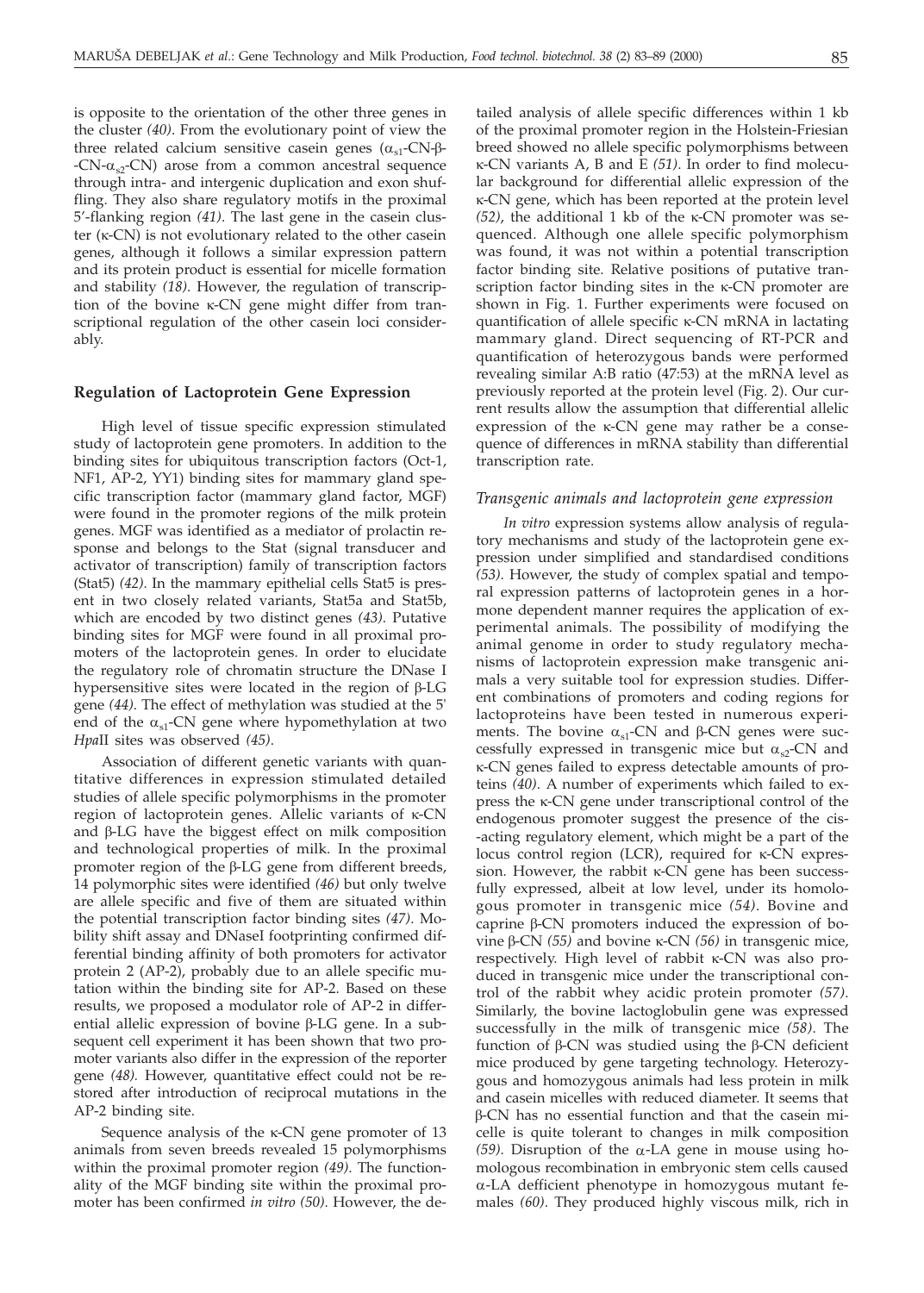

Fig. 1. Relative position of putative transcription factor binding sites within the 2140 bp of the  $\kappa$ -CN gene promoter

fat and protein but devoid of  $\alpha$ -LA and lactose that pups were unable to remove from the mammary gland.

Recently developed technology enabled targeted deletion of genes from the mouse genome and allowed dissection of genetic components of mammary gland development. The knockout mice are the model of choice for functional and developmental studies in the mammary gland. A number of mutants lacking genes for hormones, growth regulators, receptors, transcription factors and proteins involved in the control of the cell cycle have been produced *(61)*. The study of these knockout phenotypes revealed new insights in development and function of the mammary gland. The important role of mammary gland specific transcription factors Stat-5a and Stat-5b was confirmed during development of the mammary gland as well as during lactation.

## **Manipulation of Milk Composition**

The production of recombinant human proteins in the milk of transgenic farm animals offers a safe and renewable source of pharmaceutically important proteins. The capacity of the mammary gland to produce relatively high amounts of protein in milk and availability of

efficient protein purification methods make production of biologically active proteins for pharmaceutical use also economically important. Anti-thrombin III from transgenic goats,  $\alpha$ 1-antitrypsin from sheep and  $\alpha$ -glucosidase from transgenic rabbits, are already in clinical trials *(62)*. More than 20 recombinant proteins have been produced using transgenic technology in five species (cow, goat, pig, rabbit and sheep). The high efficacy of producing recombinant proteins in the mammary gland of transgenic animals can be illustrated by the estimate that only four transgenic pigs producing factor IX could produce 2 kg of this protein per year. This amount would cover the yearly demand for this protein world-wide *(62)*.

Another interesting topic is manipulation of milk composition in order to improve technological and dietary properties of milk. Transgenic animals, which produce intestinal lactase – phlorizin hydrolase in the mammary gland, are an attractive model for production of low-lactose milk, suitable for people with pronounced lactose intolerance *(63)*. Insertion of additional copies of lactoprotein genes under transcriptional control of different mammary gland specific promoters could alter protein concentration and influence micelle size and stability. Such modified milks could have improved cheese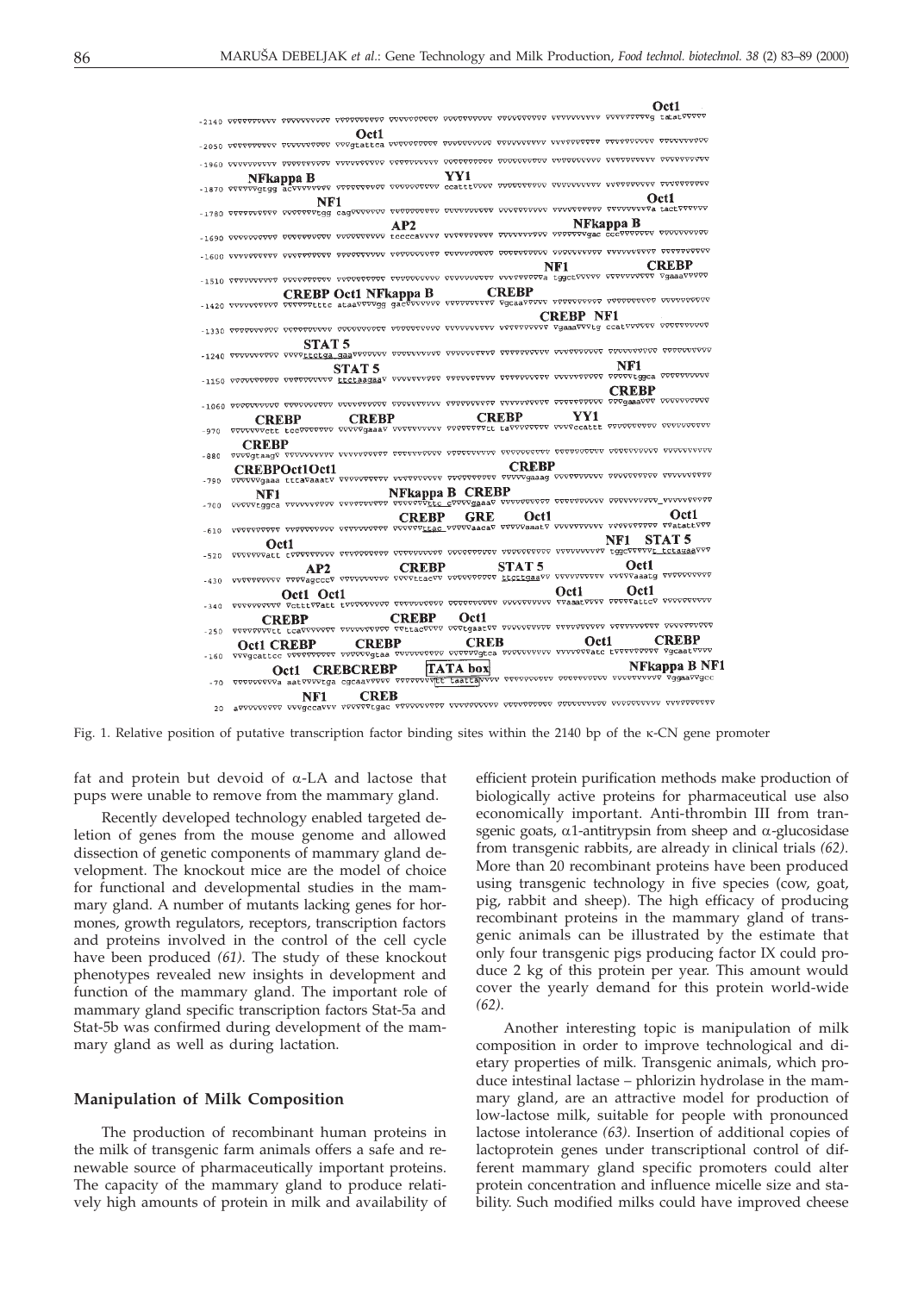

Fig. 2. Quantification of the allele specific mRNA from a  $\kappa$ -CN heterozygous animal using direct sequencing of the RT-PCR product and chemiluminescent labeling of the sequencing primer; the arrow indicates position of the heterozygous nucleotide (A/C). The photodensitometric quantification of both bands revealed relative ratio 47:53 between the  $\kappa$ -CN alleles A and B, respectively

making properties. The high proportion of saturated fatty acids in bovine milk fat raised nutritional concerns related to development of arteriosclerosis. Recent research has opened the prospects that selection of more effective desaturases could increase the proportion of unsaturated fatty acids in bovine milk. In addition, increased activity of stearoyl-CoA-desaturase could lead to higher proportion of conjugated linoleic acid in milk which would considerably improve the dietary value of bovine milk fat *(64)*.

## **Application of Bovine Growth Hormone (bST) in Milk Production**

Availability of recombinant bovine somatotropin (bST) enabled stimulation of milk production through the application of bST. Administration of bST for four consecutive lactations caused an average increase of milk yield (3.7 kg milk/day) and 37 % more body weight compared to the control animals *(65)*. No considerable changes in milk composition and animal health were observed. The other aspect of bST application in milk production is the possibility of lactation prolongation. Extension of calving interval from 12 to 18 months had positive effects on conception rate and increased life milking performance in experimental animals *(66)*.

### **Relevance for Animal Breeding**

Estimation of quantitative effects of allelic variants on milk yield and milk composition are often controversial. The reason might be that quantitative effects are not only caused by lactoprotein loci but rather by closely linked quantitative trait loci (QTL) *(67)*. Crossing over

between lactoprotein loci and associated QTL would complicate estimation of the quantitative effect. For future breeding, we can expect to obtain a number of informative markers associated with the QTLs, which would facilitate direct selection of desired genotype. At present,  $\beta$ -LG B and  $\kappa$ -CN B in cattle and  $\alpha_{s1}$ -CN A in goat are the only lactoprotein loci with clearly positive effects on milk composition and cheese making ability of the milk *(68)*. In our opinion, selection on desired lactoprotein haplotypes, as additional selection criterion, could be recommended especially in herds where large proportion of milk is subjected to manufacturing.

### **References**

- *1.* J.-C. Mercier, J.-L. Vilotte, *J. Dairy Sci. 76* (1993) 3079.
- *2.* F. Grosclaude, J. C. Mercier, B. Ribadeau-Dumas, *Neth. Milk Dairy J. 27* (1973) 328.
- *3.* W. W. Eigel, J. E. Butler, C. A. Ernstrom, H. M. Farrell, V. R. Hartwalker, R. Jenness, R. Mcl. Whitney, *J. Dairy Sci. 67* (1984) 1599.
- *4.* F. Grosclaude, *Productions Animales, INRA, 1* (1988) 5.
- *5.* Jakob, Z. Puhan, *Int. Dairy J. 2* (1992) 157.
- *6.* K. F. Ng-Kwai-Hang; J. F. Hayes, J. E. Moxley, H. G. Monardes, *J. Dairy Sci. 67* (1984) 835.
- *7.* C. Y. Lin, A. J. McAllister, K. F. Ng-Kwai-Hang; J. F. Hayes, *J. Dairy Sci. 69* (1986) 704.
- *8.* M. El-Negoumy, *J. Dairy Sci. 54* (1971) 1567.
- *9.* R. Graml, J. Buchberger, H. Klostermeyer, F. Pirchner, *J. Anim. Breed. Genet. 103* (1986) 33.
- *10.* R. Aschaffenburg, *J. Dairy Res. 35* (1968) 447.
- *11.* G. Erhardt, *J. Anim. Breed. Genet. 106* (1989) 225.
- *12.* Lodes, J. Buchberger, I. Krause, J. Aumann, H. Klostermeyer, *Milchwissenschaft, 52* (1997) 3.
- *13.* R. Graml, J. Buchberger, F. Pirchner, *Züchtungskunde, 60* (1988) 11.
- *14.* A. F. Stewart, I. M. Willis, A. G. Mckinlay, *Nucleic Acids Res. 12* (1984) 3895.
- *15.* A. F. Stewart, J. Bonsing, C. W. Beattie, F. Shah, J. M. Willis, A. G. Mackinlay, *Mol. Biol. Evol. 4* (1987) 231.
- *16.* J. L. Vilotte, S. Soulier, C. Printz, J. C. Mercier, *Gene, 98* (1991) 271.
- *17.* S. I. Gorodetsky, T. M. Tkach, T. V. Kapelinskaya, *Gene, 66* (1988) 87.
- *18.* L. J. Alexander, A. F. Stewart, A. G. Mackinlay, T. V. Kapelinskaya, T. M. Tkach, S. I. Gorodetsky, *Eur. J. Biochem. 178* (1988) 395.
- *19.* H. Leveziel, L. Méténier, M.-F. Mahé, J. Choplain, J.-P. Furet, G. Paboef, J.-C. Mercier, F. Grosclaude, *G*é*n*é*t. S*é*l. Evol. 20* (1988) 247.
- *20.* J. F. Medrano, E. Aguilar-Cordova. *Bio/Technology, 8* (1990) 144.
- *21.* M. Lindersson, A. Lunden, L. Andersson, *Anim. Genet. 26* (1995) 67.
- *22.* A. Rando, P. Di Gregorio, P. Masina, *Anim. Genet. 19* (1988) 51.
- *23.* E.-M. Prinzenberg, S. Hiendleder, T. Ikonen, G. Erhardt, *Anim. Genet. 27* (1996) 347.
- *24.* S. Schlieben, G. Erhardt, B. Senft, *Anim. Genet. 22* (1991) 333.
- *25.* A. Barroso, S. Dunner, J. Canon, *J. Anim. Sci. 76* (1998) 1535.
- *26.* E. M. Prinzenberg, G. Erhardt, *Anim. Genet. 28* (1997) 460.
- *27.* E. M. Prinzenberg, G. Erhardt, *Anim. Genet. 28* (1997) 379.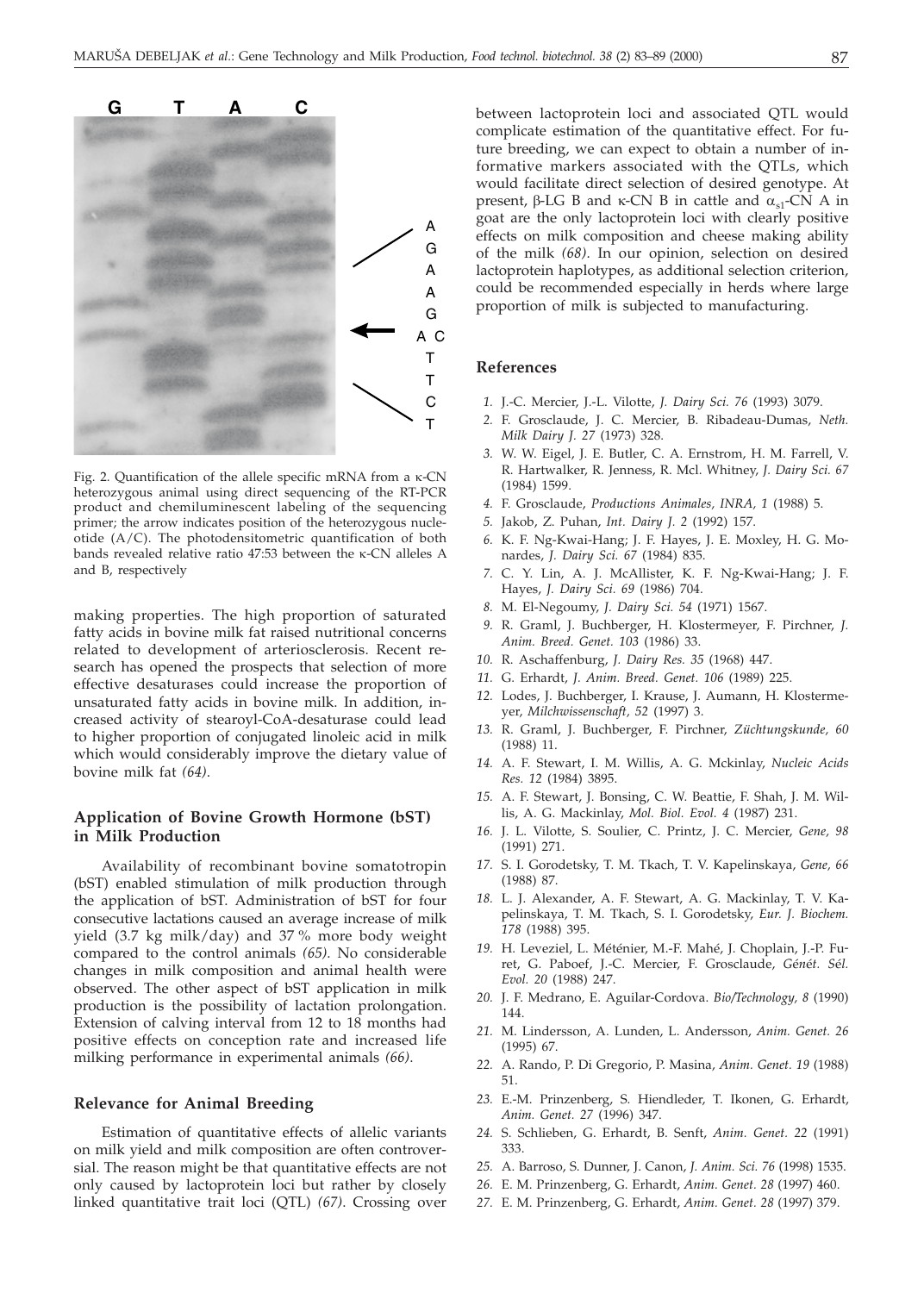- *28.* H. Leveziel, C. Rodellar, C. Leroux, L. Pepin, C. Grohs, D. Vaiman, M. F. Mahe, P. Martin, F. Grosclaude, *Anim. Genet. 25* (1994) 223.
- *29.* A. Rando, P. di Gregorio, L. Ramunno, P. Mariani, A. Fiorella, C. Senese, D. Marletta, P. Masina, *J. Dairy Sci. 81* (1998) 1735.
- *30.* J. L. Vilotte, S. Soulier, J. C. Mercier, *Genomics, 16* (1993) 529.
- *31.* R. J. Passey, A. G. Mackinlay, *Eur. J. Biochem. 233* (1995) 736.
- *32.* J. M. Folch, A. Coll, H. C. Hayes, A. Sanchez, *Gene, 177* (1996) 87.
- *33.* U. Mohr, D. Koczan, D. Linder, G. Hobom, G. Erhardt, *Gene, 143* (1994) 187.
- *34.* R. Passey, W. Glenn, A. Mackinlay, *Comp. Biochem. Physiol. 114B* (1996) 389.
- *35.* P. Ferranti, F. Addeo, A. Malorni, L. Chianese, C. Leroux, P. Martin, *Eur. J. Biochem. 249* (1997) 1.
- *36.* F. Grosclaude, P. Joudrier, M. F. Mahé, *Ann. G*é*n*é*t. S*é*l. Anim. 10* (1978) 313.
- *37.* P. Gupta, J. M. Rosen, P. D'Eustachio, F. H. Ruddle, *J. Cell Biol. 93* (1982) 199.
- *38.* L. Ferretti, P. Leone, V. Sgaramella, *Nucleic Acids Res. 18* (1990) 6829.
- *39.* D. W. Threadgill, J. E. Womack, *Nucleic Acids Res. 18* (1990) 6935.
- *40.* M. Rijnkels, P. M. Kooiman, H. A. de Boer, F. R. Pieper, *Mamm. Genome, 8* (1997) 148.
- *41.* M. A. M. Groenen, R. J. M. Dijkhof, J. J. van der Poel, R. van der Diggelen, E. Verstege, *Nucleic. Acids Res. 16* (1992) 4311.
- *42.* Ch. J. Watson, K. E. Gordon, M. Robertson, A. J. Clark, *Nucleic. Acids Res*. *19* (1991) 6603.
- *43.* R. Moriggl, V. Gouilleux-Gruart, R. Jähne, S. Berhtold, C. Gartmann, X. Liu, L. Hennighausen, A. Sotiropoulos, B. Groner, F. Gouilleux, *Mol. Cell. Biol. 16* (1996) 5691.
- *44.* B. Whitelaw, J. Webster, *Mol. Gen. Genet. 257* (1998) 649.
- *45.* G. J. Platenburg, E. J. Vollebregt, C. N. Karatzas, E. P. A. Kootwijk, H. A. de Boer, R. Strijker, *Transgenic Res. 5* (1996) 421.
- *46.* V. A. Wagner, T. A. Schild, H. Geldermann, *Theor. Appl. Genet. 89* (1994) 121.
- *47.* L. S. Lum, P. Dov~, J. F. Medrano, *J. Dairy Sci. 80* (1997) 1389.
- 48. J. M. Folch, P. Dovč, J. F. Medrano, *J. Dairy Res. 66* (1999) 573.
- *49.* T. A. Schild, V. Wagner, H. Geldermann, *Theor. Appl. Genet. 89* (1994) 116.
- *50.* T. Adachi, J-Y. Ahn, K. Yamamoto, N. Aoki, R. Nakamura, T. Matsuda, *Biosci. Biotech. Biochem. 60* (1996) 1937.
- 51. M. Debeljak, S. Sušnik, R. Marinšek-Logar, J. F. Medrano, P. Dov~, *Pflüg. Arch. Eur. J. Physiol. 439 (Suppl.)* (2000) 4.
- *52.* A. L. van Eenennaam, J. F. Medrano, *J. Dairy Sci. 74* (1990) 1491.
- *53.* P. Dov~, F. Niepold, H. Elbertzhagen, O. J. Rottmann, *J. Anim. Breed. Genet. 107* (1990) 68.
- *54.* M. Baranyi, A. Aszodi, E. Devinoy, M. L. Fontaine, L. M. Houdebine, Zs. Bösze, *Gene, 174* (1996) 27.
- *55.* M. G. Cerdan, J. I. Young, E. Zino, T. L. Falzone, V. Otero, H. N. Torres, M. Rubinstein, *Mol. Reprod. Dev. 49* (1998) 236.
- *56.* A. Gutiérrez, H. M. Meade, P. Ditullio, D. Pollock, M. Harvey, R. Jimenez-Flores, G. B. Anderson, J. D. Murray, J. F. Medrano, *Transgenic Res. 5* (1996) 271.
- *57.* Zs. Bösze, M. Baranyi, L. Hiripi, M. L. Fontaine, E. Devinoy, *Transgenic Res. 8* (1999) 56.
- *58.* A. Gutiérrez-Adan, E. A. Maga, E. Behboodi, J. S. Conrad- -Brink, A. G. Mackinlay, G. B. Anderson, J. D. Murray, *J. Dairy Res. 66* (1999) 289.
- *59.* S. Kumar, A. R. Clarke, M. L. Hooper, D. S. Horne, A. J. R. Law, J. Leaver, A. Springbett, E. Stevenson, J. P. Simons, *Proc. Natl. Acad. Sci. USA, 91* (1994) 6138.
- *60.* M. G. Stinnakre, J. L. Vilitte, S. Soulier, J. C. Mercier, *Proc. Natl. Acad. Sci. USA, 91* (1994) 6544.
- *61.* L. Hennighausen, G. W. Robinson, *Gene Dev. 12* (1998) pp. 447–455.
- *62.* N. S. Rudolph, *Tibtech, 17* (1999) 367.
- *63.* E. Jost, J.-L. Vilotte, I. Duluc, J.-L. Rodeau, J.-N. Freund, *Nat. Biotechnol. 17* (1999) 135.
- *64.* J. F. Medrano, E. J. DePeters, *International Conference on the Biology of the Mammary Gland* (1999) p. 28.
- *65.* J. T. Huber, Z. Wu, C. Fontes Jr., J. L. Sullivan, R. G. Hoffman, G. F. Hartnell, *J. Dairy Sci. 80* (1997) 2355.
- *66.* J. Bertilsson, B. Berglund, G. Ratnayake, K. Swennersten- -Sjaunja, H. Wiktorsson, *Livest. Prod. Sci. 50* (1997) 5.
- *67.* H. Bovenhuis, J. A. M. van Arendonk, S. Korver, *J. Dairy Sci. 75* (1992) 2549.
- *68.* F. Grosclaude, *Bulletin of the IDF, 304* (1995) 2.

## **Genska tehnologija i proizvodnja mlijeka**

#### **Sa`etak**

Uvođenje genske tehnologije u praksu uzgoja životinja otvorilo je nove mogućnosti pri prijelazu u 21. stoljeće. Koristeći tipizaciju gena na osnovi DNA, identificirane su nove genetičke varijante gena za proteine mlijeka te otkriveni osnovni regulacijski mehanizmi za ekspresiju laktoproteinskih gena. Genomske i cDNA sekvencije svih glavnih laktoproteinskih gena pohranjeni su u banci gena(GenBank), a opsežnom analizom tih podataka otkrivena je molekularna baza nekih kvantitativnih učinaka, opisanih u literaturi, koji su povezani sa specifičnim genetičkim varijantama. Osim toga, iscrpna analiza životinjskoga genoma omogućila je kromosomsku lokalizaciju u određenim područjima što sadržavaju bitne kvantitativne lokuse s utjecajem na značajke mlijeka. Mogućnost postizanja majčinskog i očinskog naslijeđa za određene laktoproteinske alele može se koristiti za djelotvornu selekciju poželjnih haplotipova. Osim mogućnosti promjene sastava mlijeka, selekcijom